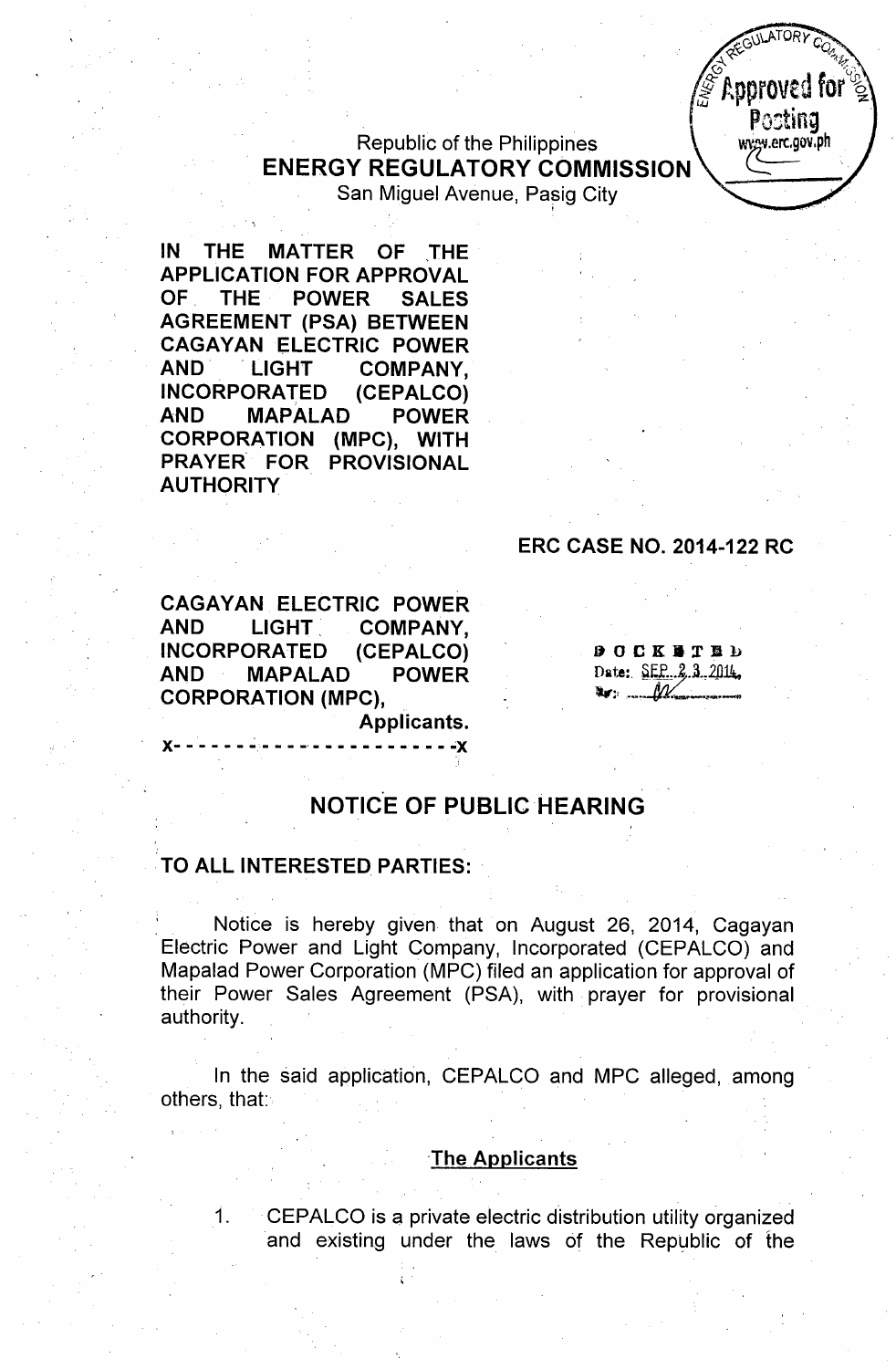### ERC Case No. 2014-122 RC NOTICE OF PUBLIC HEARING/September 15,2014 Page 2 of 17

Philippines with office address at 33 Don Toribio Chaves Street, Cagayan de Oro City. It has a legislative franchise to distribute electricity in the City of Cagayan de Oro *(except the Barangays* of *Balkingon, San Simon, Pagatpat, Tagpangi, Pagalungan, Taglimao, Tuburan, Pigsag-an, Tumpagon, Bayanga, Mambuaya, Dansolihon, Tignapoloan, Besigan and* a *portion* of *Canitoan, Republic Act No.* 9284, *Section* 1) and the Municipalities of Tagoloan, Villanueva, and Jasaan, all in the Province of Misamis Oriental. A copy of its Certificate of Public Convenience and Necessity (CPCN) is attached to the application;

2. MPC is a generation company duly authorized and existing under the laws of the Republic of the Philippines, with principal address at 4<sup>th</sup> Floor, Alphaland Southgate Tower, 2258 Chino Roces Avenue corner EDSA, Makati City. Copies of its Certificate of Incorporation, Articles of Incorporation, By-Laws, latest General Information Sheet (GIS), and Audited Financial Statements (AFS) are, likewise, attached to the application;

# Nature of the Application

3. Pursuant to Rule 20 (B) of the ERC Rules of Practice and Procedure, approved by the Commission on June 22, 2006 in Resolution No. 38, Series of 2006, the instant application is submitted to the Commission for its review and approval of their PSA dated July 22, 2014. A copy of the said PSA is attached to the application;

### Compliance with Pre-filing Requirements

- 4. In compliance with Rule 6 of the ERC Rules of Practice and Procedure, they have furnished the legislative bodies of each of the local government units in CEPALCO's franchise area and in the place where MPC holds its principal office with copies of the present application and all its annexes and accompanying documents. corresponding proofs of receipt are, likewise, attached to the application;
- 5. Further, they have caused the publication of the present application in its entirety, excluding its annexes, in a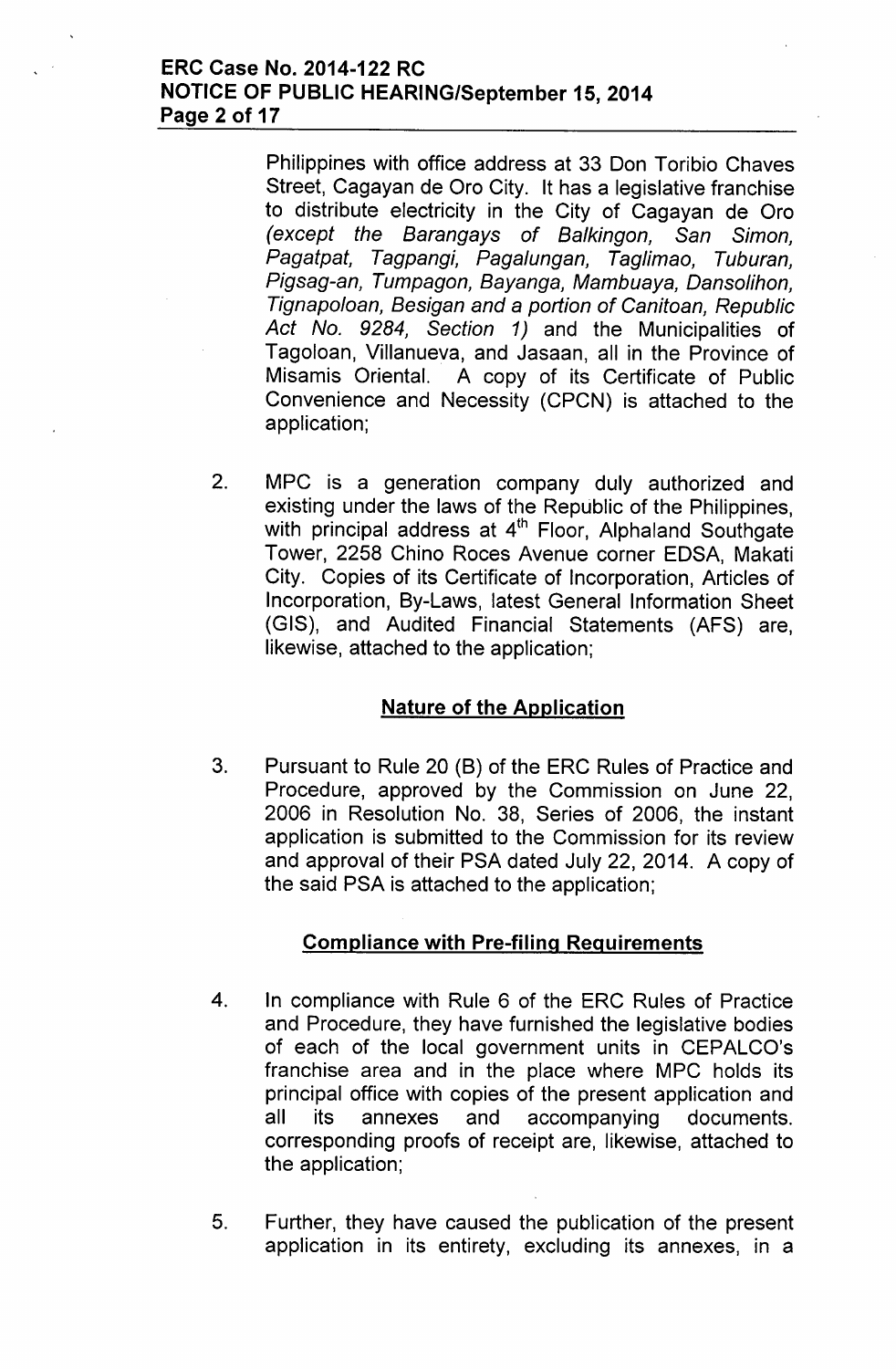newspaper of general circulation within CEPALCO's franchise area. Copies of the newspaper and the corresponding affidavit of publication are attached to the application;

# **Statement of Facts**

- 6. **Shortage of Power Supply in the Mindanao Grid.** The Mindanao Grid has long been suffering from a deficit in its power supply. The generating capacity in the Grid is no longer sufficient to meet the power requirements of Mindanao;
- 7. As a result, various parts of Mindanao have suffered from significant power outages, adversely affecting local businesses and the daily lives of all electricity consumers;
- 8. **Drastic Reduction in the National Power Corporation (NPC)/Power Sector Assets and Liabilities Management Corporation's (PSALM) Supply.** In addition, the main power supplier in Mindanao significantly reduced its allocations to distribution utilities, further aggravating the power shortage;
	- 8.1 PSALM, which took over all the power generation assets of NPC pursuant to Republic Act No. 9136, otherwise known as the Electric Power Industry Reform Act of 2001 or the EPIRA, supplies the bulk of the power requirements of Mindanao. NPC/PSALM, likewise, supplies a significant portion of CEPALCO's current power supply;
	- 8.2 Recently, NPC/PSALM significantly reduced its firm supply commitments to distribution utilities in Mindanao, by about one-third (1/3);
	- 8.3 CEPALCO's current Contract for the Supply of Electric Energy (CSEE) with NPC/PSALM will expire in March 2015, after which, any allocation from NPC/PSALM is, likewise, expected to be significantly reduced; and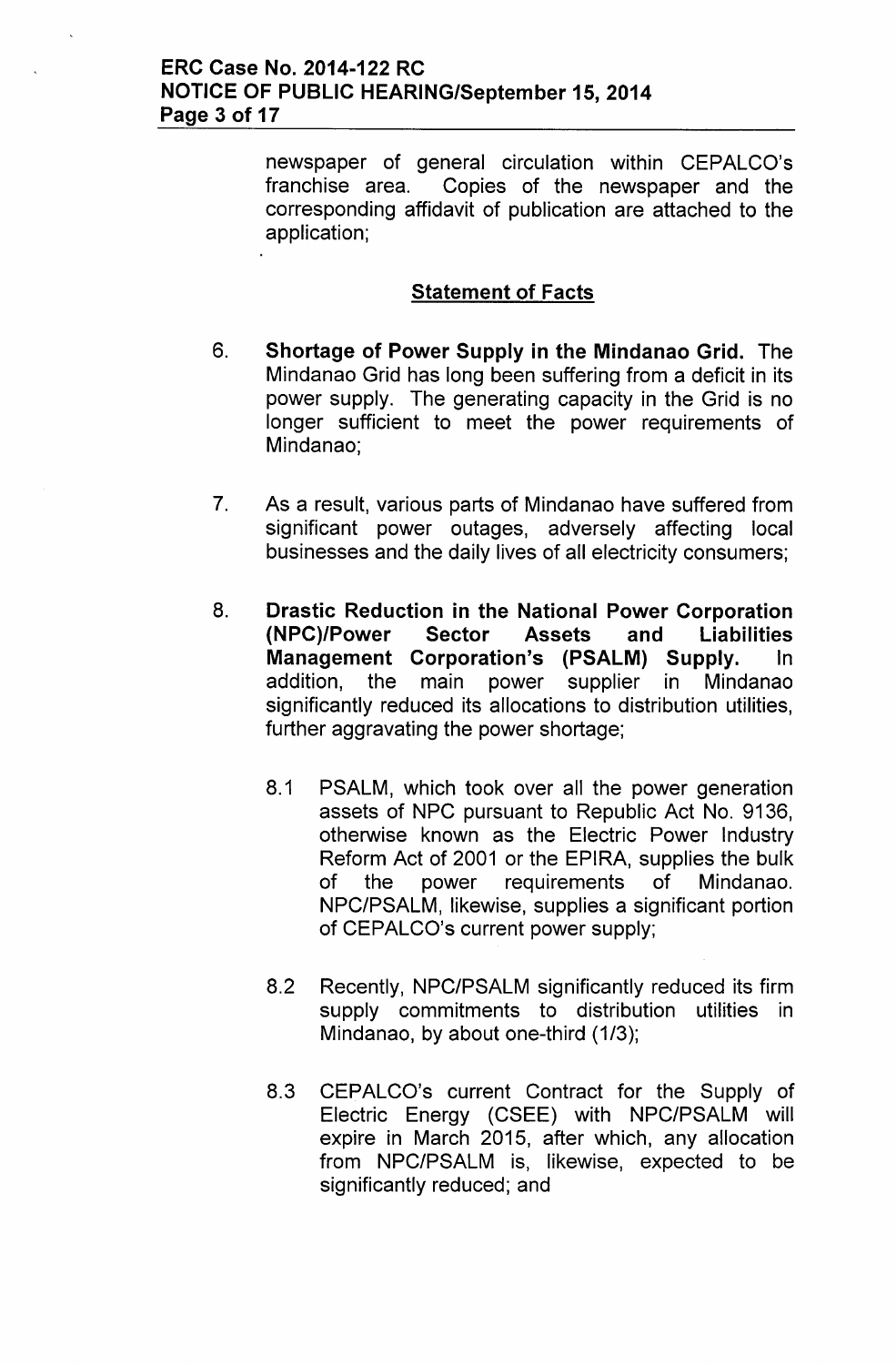### ERC Case No. 2014-122 RC NOTICE OF PUBLIC HEARING/September 15,2014 Page 4 of 17

- 8.4 PSALM Certification. CEPALCO has requested PSALM for a certification on whether it will have available capacity and energy to supply CEPALCO during the term of the PSA. CEPALCO undertakes to submit the certification to the Commission once it is obtained. A copy of the said request is attached to the application;
- 9. CEPALCO's Power Suppliers. A summary showing CEPALCO's power providers, with their corresponding contracted capacities and terms of supply, is shown in the table below:

| <b>CEPALCO's Suppliers</b>                      |                                      |                              |                                                       |                                       |  |  |
|-------------------------------------------------|--------------------------------------|------------------------------|-------------------------------------------------------|---------------------------------------|--|--|
| <b>Power Supplier</b>                           | <b>Installed</b><br>Capacity<br>(MW) | Contract<br>Capacity<br>(MW) | <b>Effectivity/</b><br><b>Commercial</b><br>Operation | <b>Contract Term</b><br>(Years)       |  |  |
| <b>MINERGY Diesel 1</b>                         | 18.9                                 | 15.31                        | 1995                                                  | 15 (extended for<br>another 12 years) |  |  |
| <b>MINERGY Diesel 2</b>                         | 27.4                                 | 20                           | Jan 2012                                              | 20                                    |  |  |
| Cabulig Hydro-Electric Power Plant              |                                      | 8.0 As available             | Oct 2012                                              | 30                                    |  |  |
| <b>FG Bukidnon Power Corporation</b>            |                                      | 1.8 As Available             | Apr 2005                                              | 20                                    |  |  |
| <b>Photovoltaic Plant</b><br>(owned by CEPALCO) |                                      | 1.0 As Available             | Oct 2004                                              |                                       |  |  |
| <b>Bubunawan Power Corporation</b>              |                                      | 7.0 As Available             | Under<br><b>Rehabilitation</b>                        | 25                                    |  |  |
| <b>MINERGY Coal Corporation</b>                 | 110.0                                | 100                          | 2017                                                  | 25                                    |  |  |
| <b>PSALM</b>                                    |                                      | Variable<br>Monthly          | March 26, 2005,<br>amended on<br>March 27, 2006       | 10 or until March<br>2015             |  |  |

- 10. Necessity for Additional Power Supply. In order to ensure sufficient power supply to CEPALCO's customers, the power requirements within its franchise should be adequately covered by supply contracts;
	- 10.1 In addition to the expected reduction in supply from PSALM, the power demand in CEPALCO's franchise area is expected to steadily increase at an annual average growth rate of five percent (5%). Copies of CEPALCO's Supply-Demand Forecast and Distribution Development Plan (DDP) showing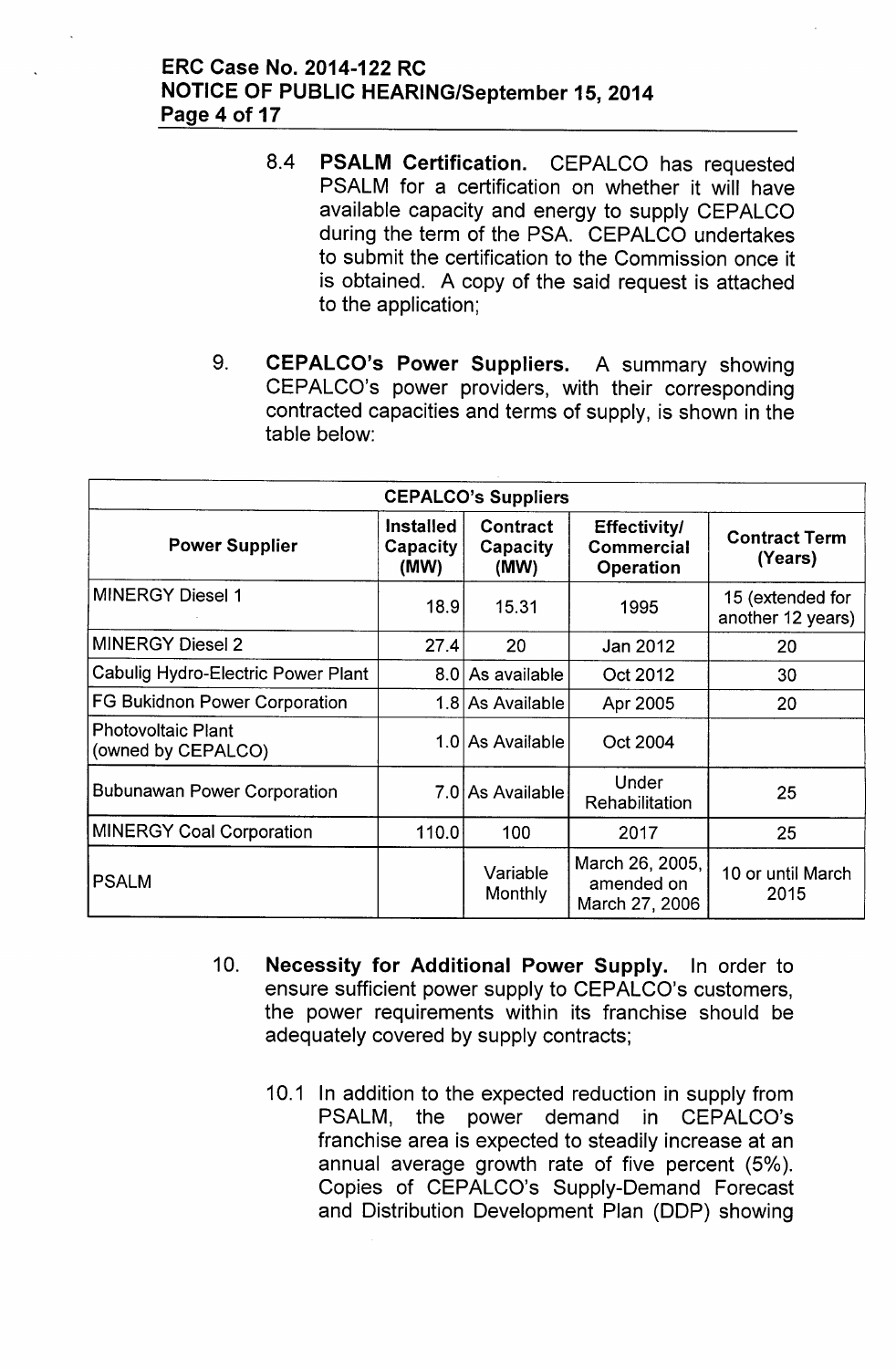$\hat{\mathcal{L}}$ 

- its load forecast projections are attached to the application;
- 11. Hence, there is a need for CEPALCO to procure power supply so that the power requirements of its customers are sufficiently addressed;
- 12. Recent events have further highlighted the need for additional power supply;
	- 12.1 In May 2014, the biggest power supplier in the Mindanao Grid, the STEAG coal-fired power plant, broke down. This caused a prolonged power supply shortage in the Grid, resulting in power curtailment throughout the Island; and
	- 12.2 As a result, CEPALCO was constrained to implement in its franchise area daily rotational brownout lasting around two (2) to seven (7) hours;
- 13. Procurement Process for Supply. Thus, CEPALCO exerted efforts to procure power supply contracts with generation companies;
- 14. In order to augment the available power supply especially in case of unforeseen circumstances such as the STEAG outage, CEPALCO negotiated with MPC for the purchase of any available power supply. Since the capacity MPC's power plant is already fully contracted with its other customers, MPC offered to supply power to CEPALCO on a non-firm basis;
- 15. Based on its evaluation, CEPALCO determined that, as compared to the prices of other suppliers at that time, MPC's offer of non-firm supply would result in the lowest generation cost to it, to the benefit of its customers. Thus, CEPALCO executed the PSA with MPC for the supply of power on a non-firm basis. An affidavit supporting the foregoing is attached to the application;
- 16. Under the law, no contract for the supply of power can become legally effective unless approved by the Commission. Hence, this instant application;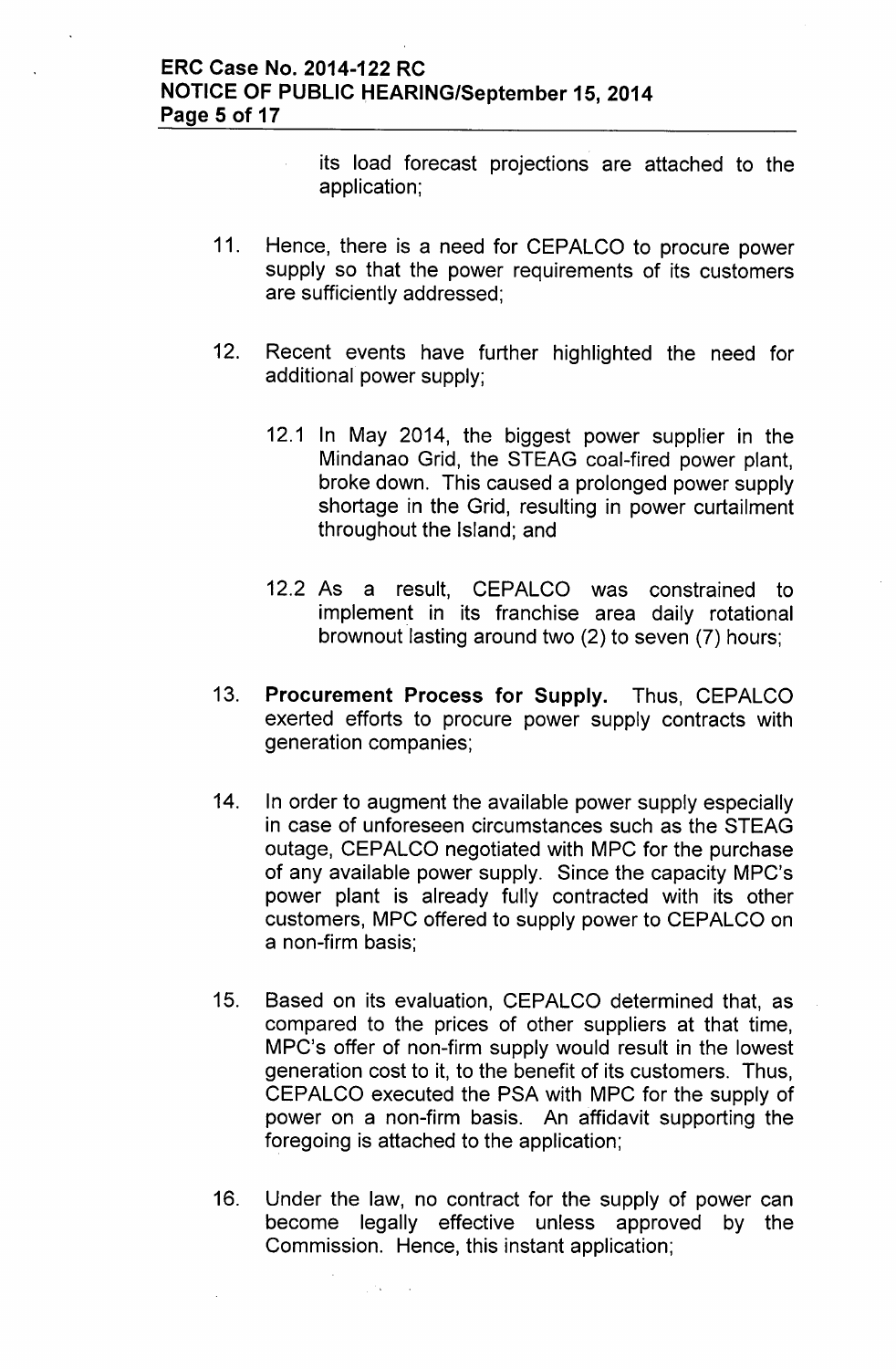### Abstract of the PSA and Related Information

- 17. The Generation Facilities. To supply power under the PSA, MPC shall operate and maintain its bunker C-fired diesel power station located in Sitio Mapalad, Barangay Dalipuga, lIigan City (MPC Power Plant);
- 18. The MPC Power Plant has a total net generating capacity of 103 MW, including a 5 MW unit which was relocated from Sarangani Province to the MPC Power Plant site. A copy of a certification on the Plant's specific fuel oil consumption rate is, likewise, attached to the application;

### 19. Salient Features of the PSA.

- 19.1 Supply of Power Requirements. Under the PSA, MPC shall supply or cause to supply to CEPALCO capacity and energy on a non-firm basis, subject to the terms and conditions of the PSA, including a dispatch and nomination procedure therein *(Sec. 4.1, Sec.* 6.2, *PSA);*
- 19.2 In essence, if at any point, CEPALCO has unserved power requirements, it may request MPC for supply, and MPC may, if it has available capacity, supply such requirements;
- 19.3 As it is a non-firm contract, CEPALCO shall not be liable for any failure or refusal to request supply, neither shall MPC be liable for any failure to deliver the requested supply *(Sec.* 4.1, *PSA);*
- 19.4 Commencement Date. The foregoing arrangement shall commence on the date designated by MPC as the date on which the MPC Power Plant is ready to commence operations under the PSA *(Sec. 1.1, PSA);*
- 19.5 Term. The term of the PSA shall expire on December 31, 2015, unless otherwise renewed by mutual agreement of the parties or terminated earlier in accordance with the terms of the PSA *(Sec.* 16.1, *PSA);* and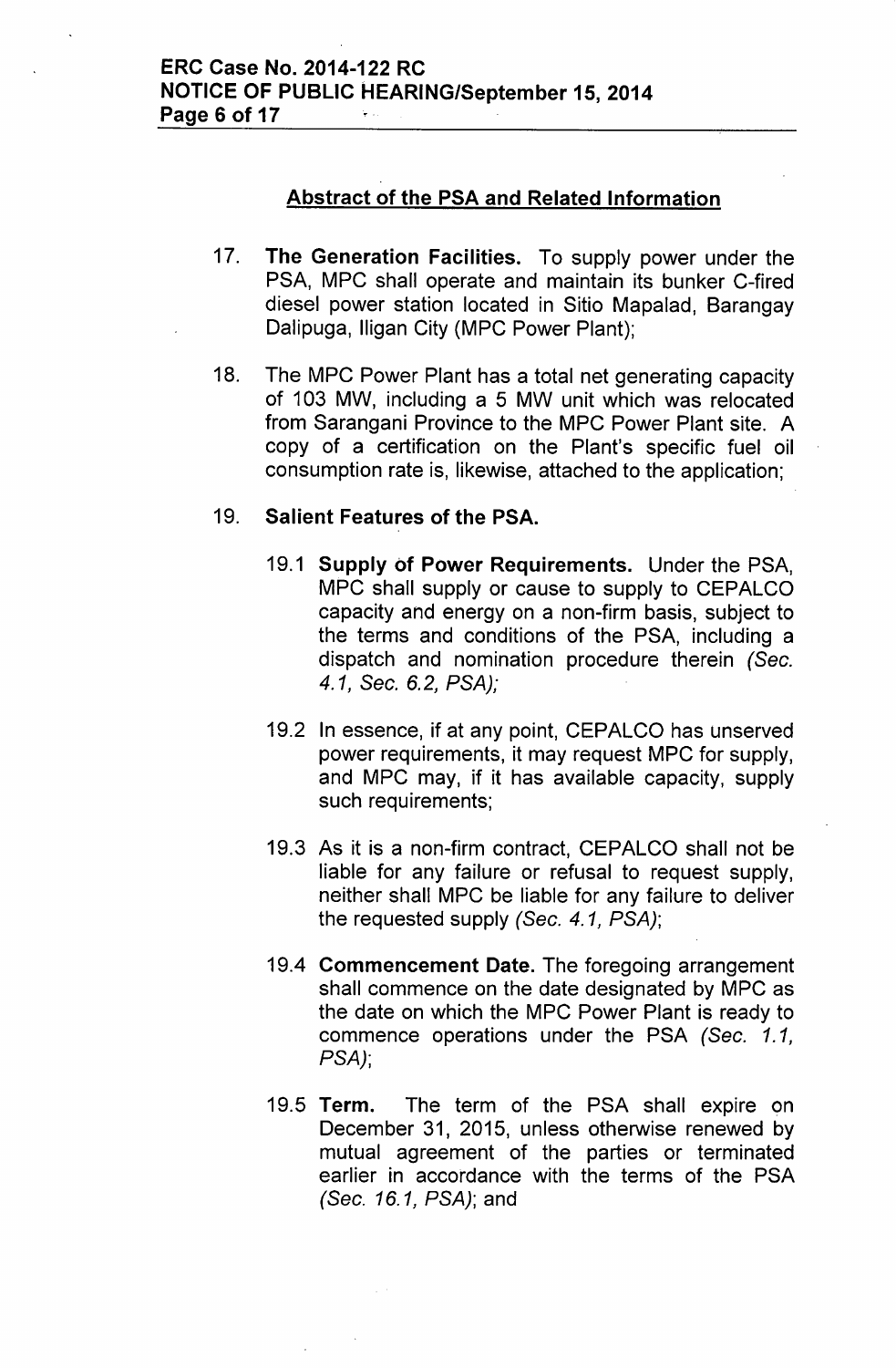### **ERC Case No. 2014-122 RC NOTICE OF PUBLIC HEARING/September 15,2014 Page 7 of 17**

- 19.6 **Effective Date.** The obligations under the PSA shall become effective upon the Commission's approval or confirmation that CEPALCO may purchase power from MPC as provided in the PSA *(Sec.* 3.1, *PSA);*
- 20. **Purchased Power Rate.** For the supply of power by MPC, CEPALCO shall pay the monthly payments based on the following formulae:
	- 20.1 **Monthly Payments.** The Monthly Payments shall be paid to the Seller on a monthly basis in accordance with the following formula:

## *Monthly Payments* = *CRF* **+** *FOMF* **+** *VOMF* **+** *AFC* **+ SC +** *Taxes*

Where:

- CRF  $=$ Capital Recovery Fees
- FOMF  $=$ Fixed Operation and Maintenance (O&M) Fee
- VOMF = Variable O&M Fee
- AFC  $=$ Actual Fuel Cost
- SC  $=$ Start-Up Costs
- Taxes  $=$ Value-Added Tax (VAT), other applicable taxes and government impositions, if any
- 20.2 **Capital Recovery Fee (CRF).** The CRF shall be computed as follows:

$$
CRF = CRFR \times ED
$$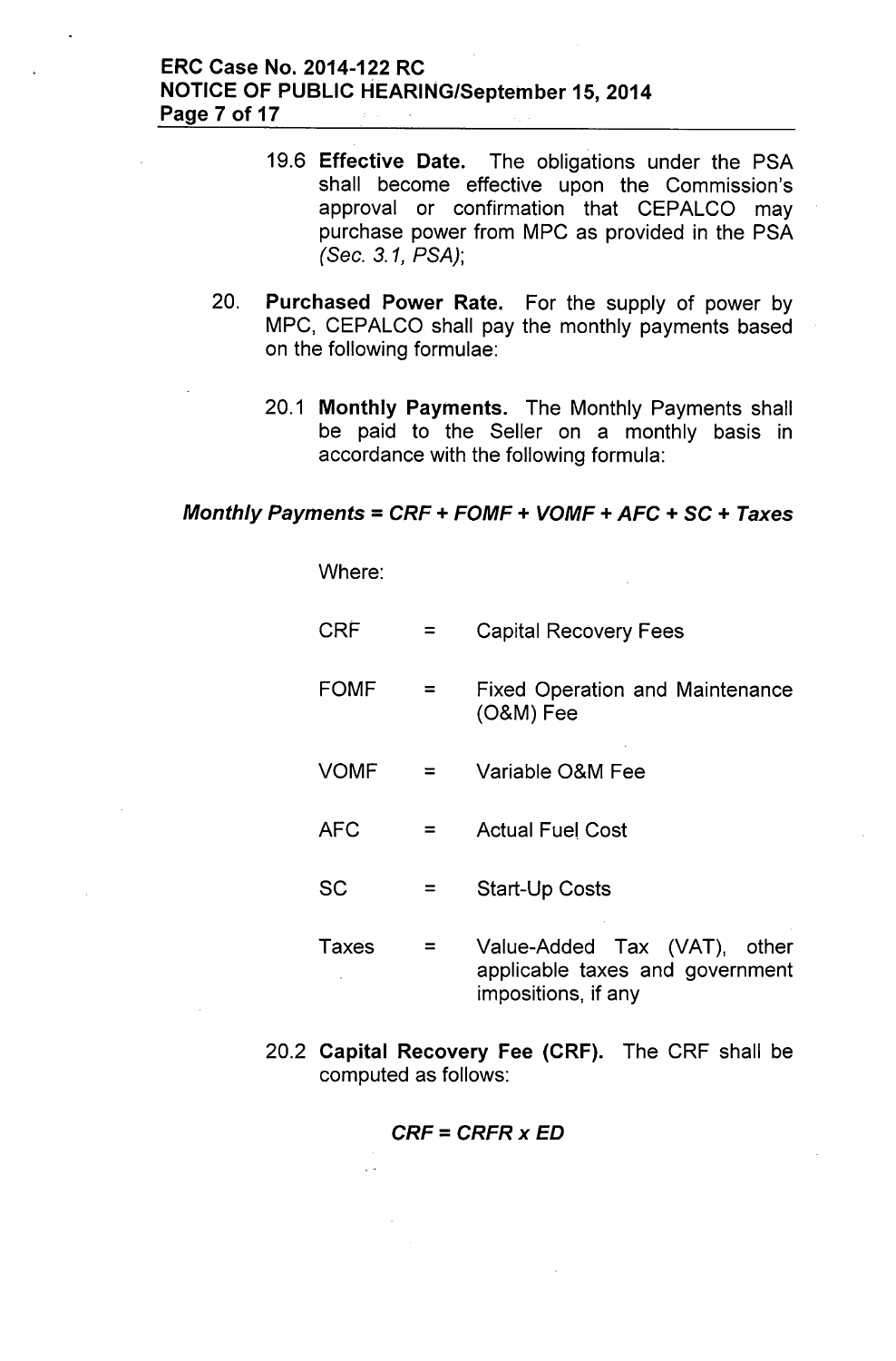# ERC Case No. 2014-122 RC NOTICE OF PUBLIC HEARING/September 15,2014 Page 8 of 17

'-"~';:' ."':"; '.,"

Where:

CRF  $=$ Capital Recovery Fee, in Pesos

 $CRFR = -$ PhP250.18 (Hours in the Billing Month)

- ED = kWh delivered during the Billing **Month**
- 20.3 Fixed O&M Fee (FOMF). The FOMF covers the operating and maintenance costs of the MPC Power Station. It shall be computed according to the following formula:

$$
FOMF = \left\{FOMR \times \left[ \left(0.58 \times \frac{CPIn}{CPIo}\right) + \left(0.02 \times \frac{WPCn}{WPCo}\right) + \left(0.40 \times \frac{EUn}{EUo} \times \frac{FPPIn}{FPPIo}\right)\right] \right\} \times ED
$$

Where:

- FOMF = Fixed O&M Fee, in Pesos
	- FOMR  $=$   $-$ PhP217.62 (Hours in the Billing Month)
- ED = kWh delivered during the Billing **Month**
- CPln = Consumer Price Index (CPI) for Metropolitan Manila Area (National Capital Region), all items published by the NEDA/NSO for the period of price determination
- CPlo  $=$ CPI for Metropolitan Manila Area (National Capital Region), all items published by the NEDA/NSO for June 2010 (at 115.9, 2006 = 100)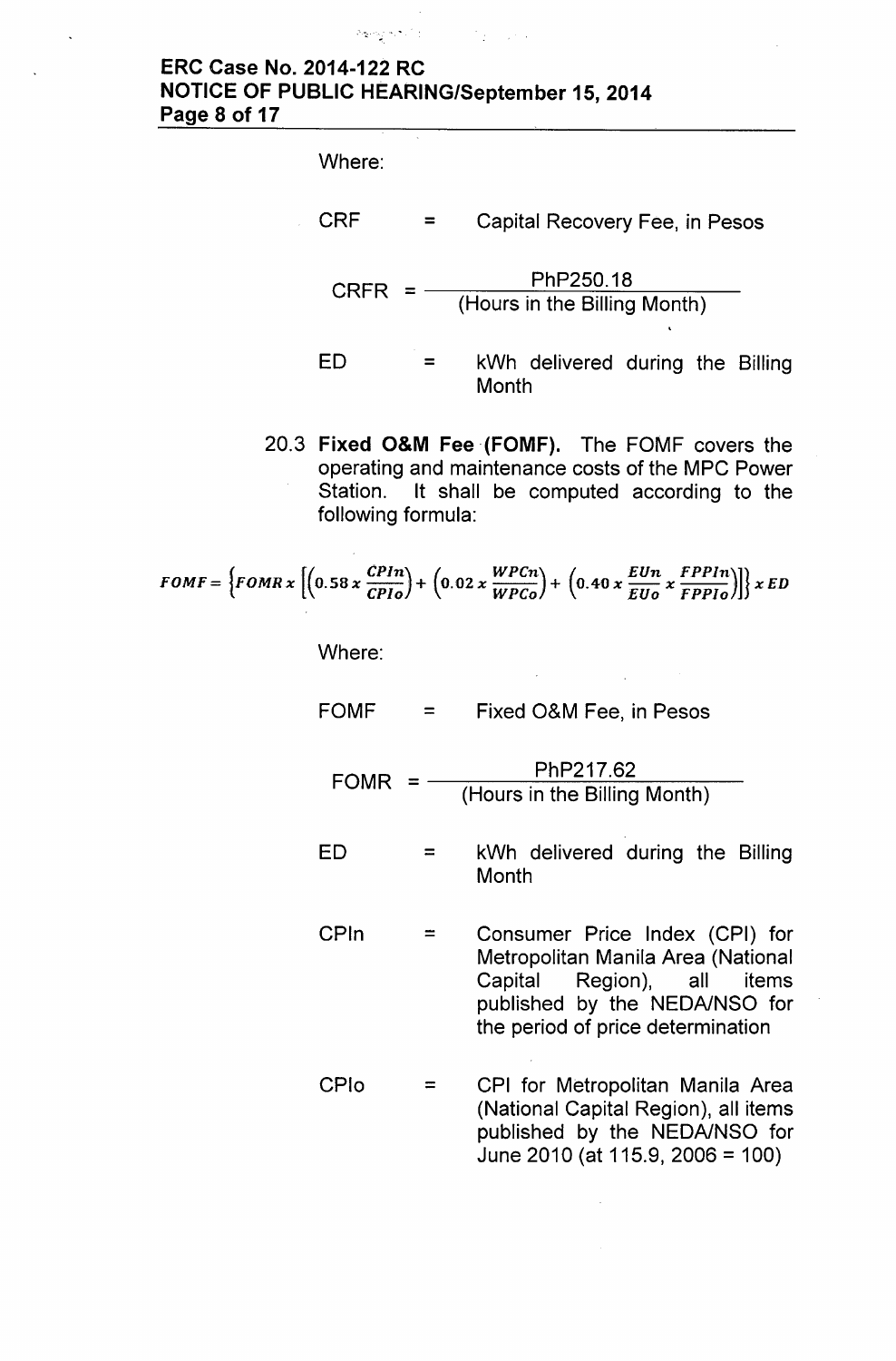#### ERC Case No. 2014-122 RC NOTICE OF PUBLIC HEARING/September 15,2014 Page 9 of 17 ..

| <b>WPCn</b> | $=$ | Wholesale Price Index for Mineral<br>Fuels, Lubricants and Related<br>Materials for the Philippines, as<br>published by the NEDA/NSO for<br>the period of price determination                                |
|-------------|-----|--------------------------------------------------------------------------------------------------------------------------------------------------------------------------------------------------------------|
| <b>WPCo</b> | $=$ | <b>Wholesale Price Index for Mineral</b><br>Fuels, Lubricants and Related<br>Materials for the Philippines, as<br>published by the NEDA/NSO for<br>June 2010 (at 518.2, 1998=100)                            |
| EUn         | $=$ | Euro-Peso Exchange Rate for the<br>period of price determination, as<br>published by the Bangko Sentral<br>ng Pilipinas (BSP)                                                                                |
| <b>EUo</b>  | $=$ | Euro-Peso Exchange Rate for<br>June 2010 (at PhP56.5910/1Euro)<br>as published by the BSP                                                                                                                    |
| FPPIn       | $=$ | Finland Producers' Price Index for<br>Manufacturing for the period of<br>price determination, as published<br>International Financial<br>the<br>in<br>Statistics of the International<br>Monetary Fund (IMF) |

- FPPlo = Finland Producers' Price Index for Manufacturing for June 2010 (at 108.5), as published in the International Financial Statistics of IMF
- 20.4 Variable O&M Fee (VOMF). The VOMF covers the cost of the use of, among other items, chemicals, lubricants and spare parts that are directly related to the generation of the MPC Power Station. It shall be computed according to the following formula:

VOMF =  $\left\{VOMFR x \left[\left(0.10 x \frac{C FIR}{C P I o}\right) + \left(0.60 x \frac{W F C n}{W P C o}\right) + \left(0.30 x \frac{E U n}{E U o} x \frac{F P F In}{F P P I o}\right)\right]\right\} x ED$ 

#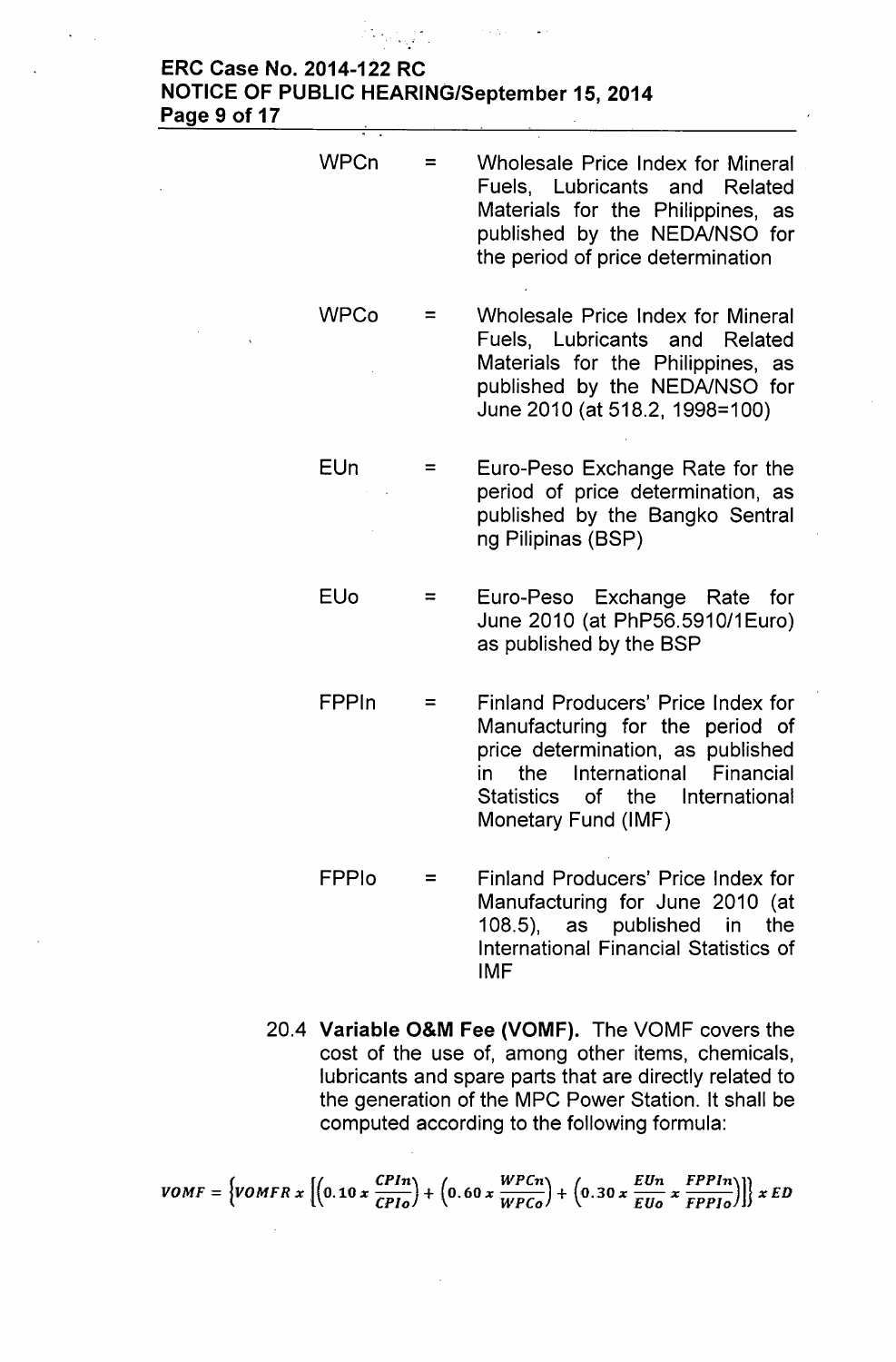# ERC Case No. 2014-122 RC NOTICE OF PUBLIC HEARING/September 15,2014 Page 10 of 17

an Salaman Salaman<br>Kabupatèn Salaman

 $\mathcal{O}(\mathcal{O}(\mathbf{w})) = \mathcal{O}(\mathcal{O}_\mathcal{Q}(\mathbf{w}))$ 

 $\ddot{\phantom{1}}$ 

 $\ddot{\phantom{1}}$ 

| Where:       |     |                                                                                                                                                                             |
|--------------|-----|-----------------------------------------------------------------------------------------------------------------------------------------------------------------------------|
| <b>FOMF</b>  | $=$ | Fixed O&M Fee, in Pesos                                                                                                                                                     |
| VOMF         | $=$ | Variable O&M Fee, in Pesos                                                                                                                                                  |
| <b>VOMFR</b> | =   | Variable O&M<br>Fee<br>Rate<br>оf<br>PhP0.17/kWh                                                                                                                            |
| ED           | =   | kWh delivered during the Billing<br>Month                                                                                                                                   |
| CPIn         | =   | CPI for Metropolitan Manila Area<br>(National Capital Region), all items<br>published by the NEDA/NSO for<br>the period of price determination                              |
| CPIo         | =   | CPI for Metropolitan Manila Area<br>(National Capital Region), all items<br>published by the NEDA/NSO for<br>June 2010 (115.9, 2006 = 100)                                  |
| EUn          |     | Euro-Peso Exchange Rate for the<br>period of price determination,<br>as<br>published by the BSP                                                                             |
| <b>EUo</b>   | $=$ | Euro-Peso Exchange Rate for<br>June 2010 (at PhP56.5910/1Euro)<br>as published by the BSP                                                                                   |
| FPPIn        | =   | Finland Producers' Price Index for<br>Manufacturing for the period of<br>price determination, as published<br>the International Financial<br>in<br><b>Statistics of IMF</b> |
| FPPIO        | $=$ | Finland Producers' Price Index for<br>Manufacturing for June 2010 (at<br>108.5), as published in the<br><b>International Financial Statistics of</b><br><b>IMF</b>          |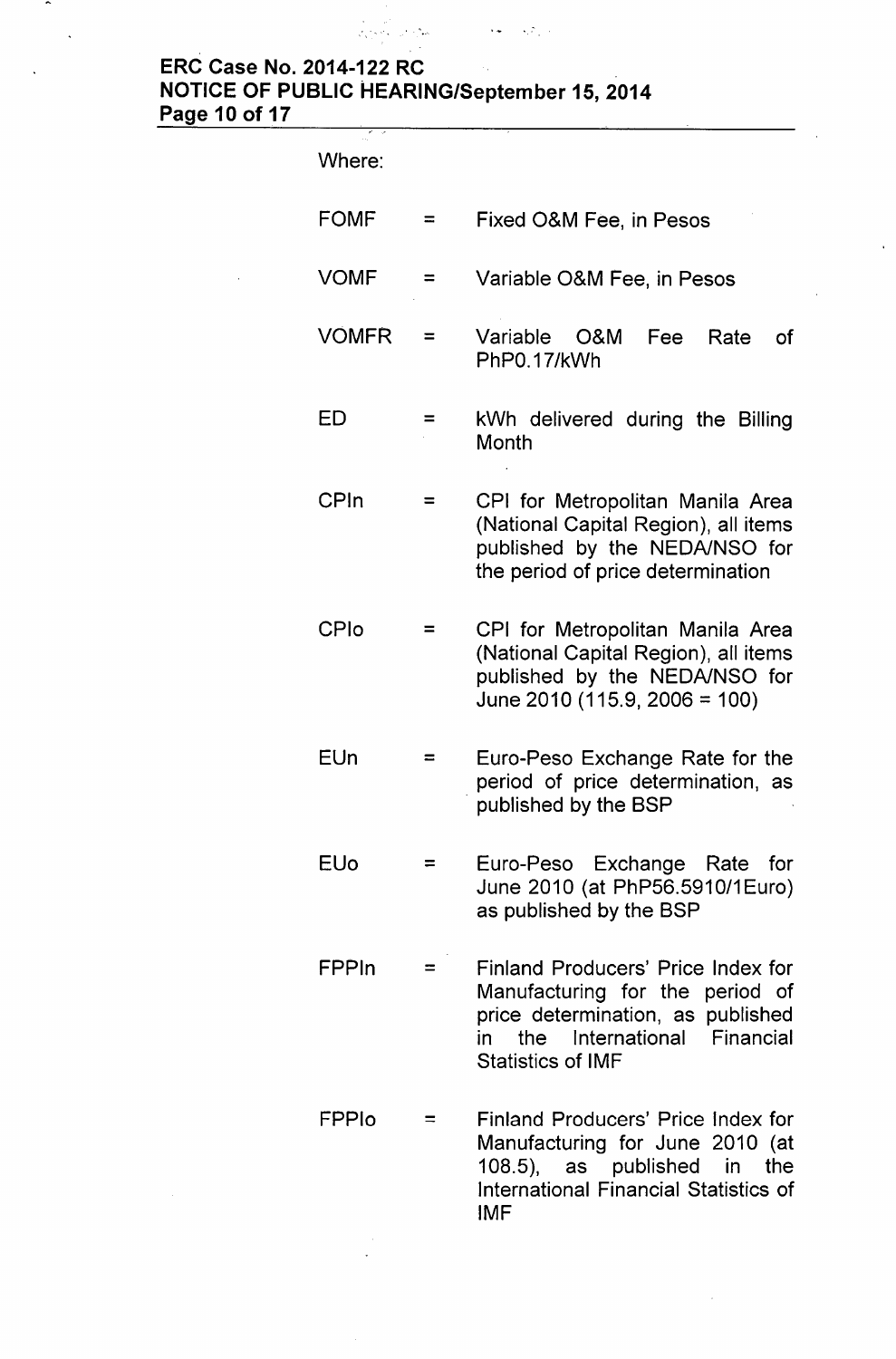### **ERC Case No. 2014-122 RC NOTICE OF PUBLIC HEARING/September 15,2014 Page 11 of 17**

**WPCn WPCo** = = Wholesale Price Index for Mineral Fuels, Lubricants and Related Materials for the Philippines, as published by NEDA/NSO for the period of price determination Wholesale Price Index for Mineral Fuels, Lubricants and Related Materials for the Philippines, as published by the NEDA/NSO for

June 2010 (at 518.2)

20.5 **Actual Fuel Cost (AFC).** The AFC is the fee paid to the Seller as payment for the procurement and delivery of the fuel oil (Diesel) used in the operation of the MPC Power Station. The AFC shall be computed as follows:

### *AFC* **=** *FCRF* **+** *FCRFadj*

Where:

 $\epsilon$ 

- CRF  $=$ Capital Recovery Fee, in Pesos
- AFC  $=$ Actual Fuel Cost, in Pesos
- FCRF =  $=$ Base Fuel Cost Recovery Fee FCR x ED
- FCR = Fuel Price of PhP7.21/kWh, based on November 2012 delivered price of Bunker C Fuel Oil at plant site of PhP30.50/liter, density of 0.9855 gram/liter and Specific Fuel Oil Consumption of 0.233 kg/kWh)
- $FCRFadj =$  Fuel Cost Recovery Adjustment based on MOPS price of Bunker C/Heavy Fuel Oil (HFO) deliveries during period of price determination in Peso/liter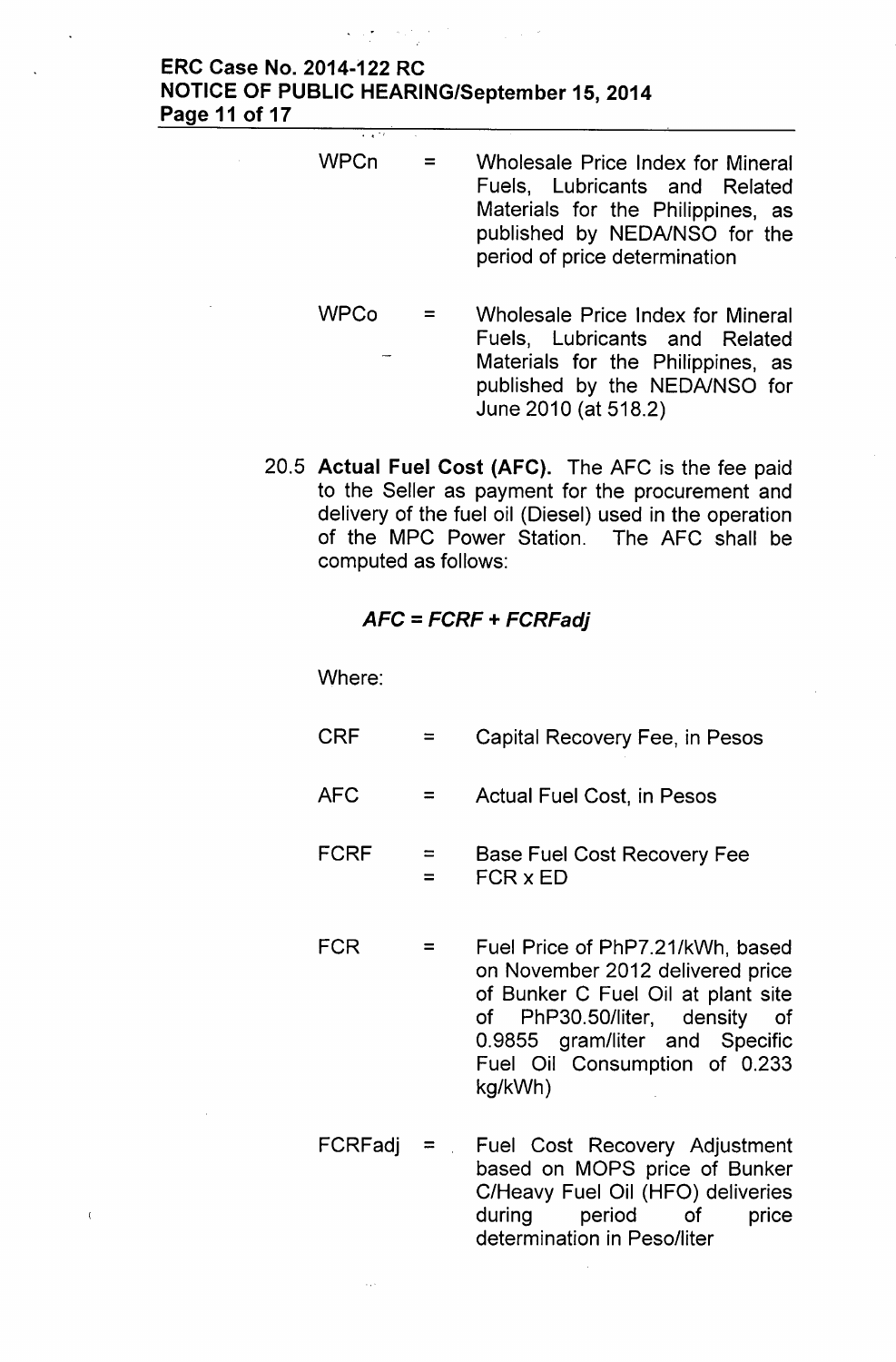#### .". - '! -. .•.••..~ ERC Case No. 2014-122 RC NOTICE OF PUBLIC HEARING/September 15,2014 Page 12 of 17

- $=$  (FCn FCo) x 0.233 kg/kWh x ED
- FCn = The average MOPS price of Bunker C Fuel Oil/Heavy Fuel Oil (HFO) deliveries during the period of price determination in Peso/liter
- FCo = The December 2012 reference price of MOPS Bunker C Fuel/Heavy Fuel Oil (HFO) fuel at PhP30.50/liter (delivered) in Peso/liter
- 20.6 Start-Up Costs (SC). The Buyer, on a pro rata basis of the capacity of the MPC Power Station allocated to the Buyer, shall pay the Seller Start-Up Costs for the cost of starting up the MPC Power Station after a period of shutdown due to any reason attributable to all the buyers of the Seller. The Start-Up Costs shall be computed based on the prevailing price of diesel fuel at the time of the Start Up and paid in accordance with the following:

### SC = *(No.* of *cold Start-ups x 600 liters x price* of *Diesel per liter) + (No.* of *Warm Start-ups x 300 liters x price* of *Diesel per liter)*

| <b>Type of Start-Up</b>                        | <b>Liters of</b><br><b>Diesel Fuel</b> |  |
|------------------------------------------------|----------------------------------------|--|
| Cold Start-up (more than 10 hours of shutdown) | 600                                    |  |
| Warm Start-up (less than 10 hours of shutdown) | 300                                    |  |

20.7 VAT. The relative VAT of the above fee payments of twelve percent (12%) shall be computed as follows:

### *VAT* = *(CRF* + *FOMF* + *VOMF* + *AFC* + *SC) x 0.12*

For reference, a sample computation of the fees is contained in Schedule C of the PSA;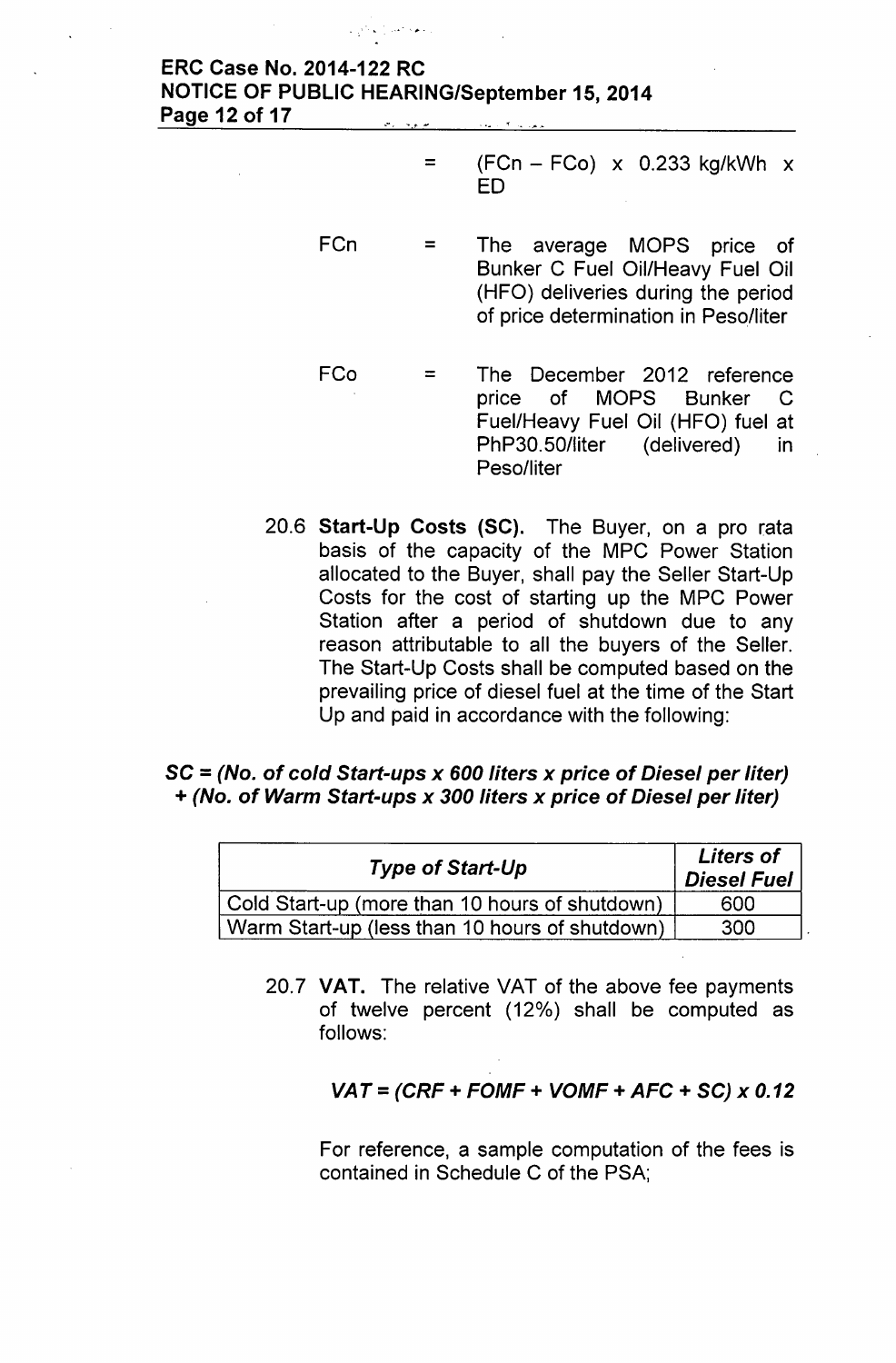### **ERC Case No. 2014-122 RC NOTICE OF PUBLIC HEARING/September 15,2014 Page 13 of 17**

- 20.8 **Basis for Indexation.** As indicated in the formulae above, the monthly fees to be paid by CEPALCO are subject to adjustments based on various indices or factors in order to properly reflect the fluctuation of MPC's costs in producing electricity; and
- 20.9 The components of the O&M Fees representing foreign currency-denominated costs are adjusted based on the foreign exchange rate and the appropriate foreign price indices. Those representing local costs are adjusted based on local price indices. The AFC vary based on the applicable fuel cost index;
- 21. **Sources of Funds/Financial Plans.** The Project is being' funded through loans and equity, with a debt-equity ratio of 68:32. For the relocated unit, the same will be funded wholly by equity;
	- 21.1 **Project Cost.** The total project cost for the MPC Power Plant to date is PhP1.456 billion. A breakdown of the total project cost to date is attached to the application. For reference, a comparison between the said total project cost and earlier project cost totals is, likewise, attached to the application;
	- 21.2 **Annual Interest.** MPC's actual interest cost is 6.5% per annum; and
	- 21.3 **Computation of Weighted Average Cost of Capital (WACC).** The nominal pre-tax WACC of the Project is 12.38%. A computation of the said WACC is attached to the application;

### 22. **Cash Flow.**

22.1 **Breakdown of O&M Expenses.** A breakdown of the projected operating expenses is attached to the application. For reference, a comparison between MPC's updated and previous projected fixed operating expenses is, likewise, attached to the application;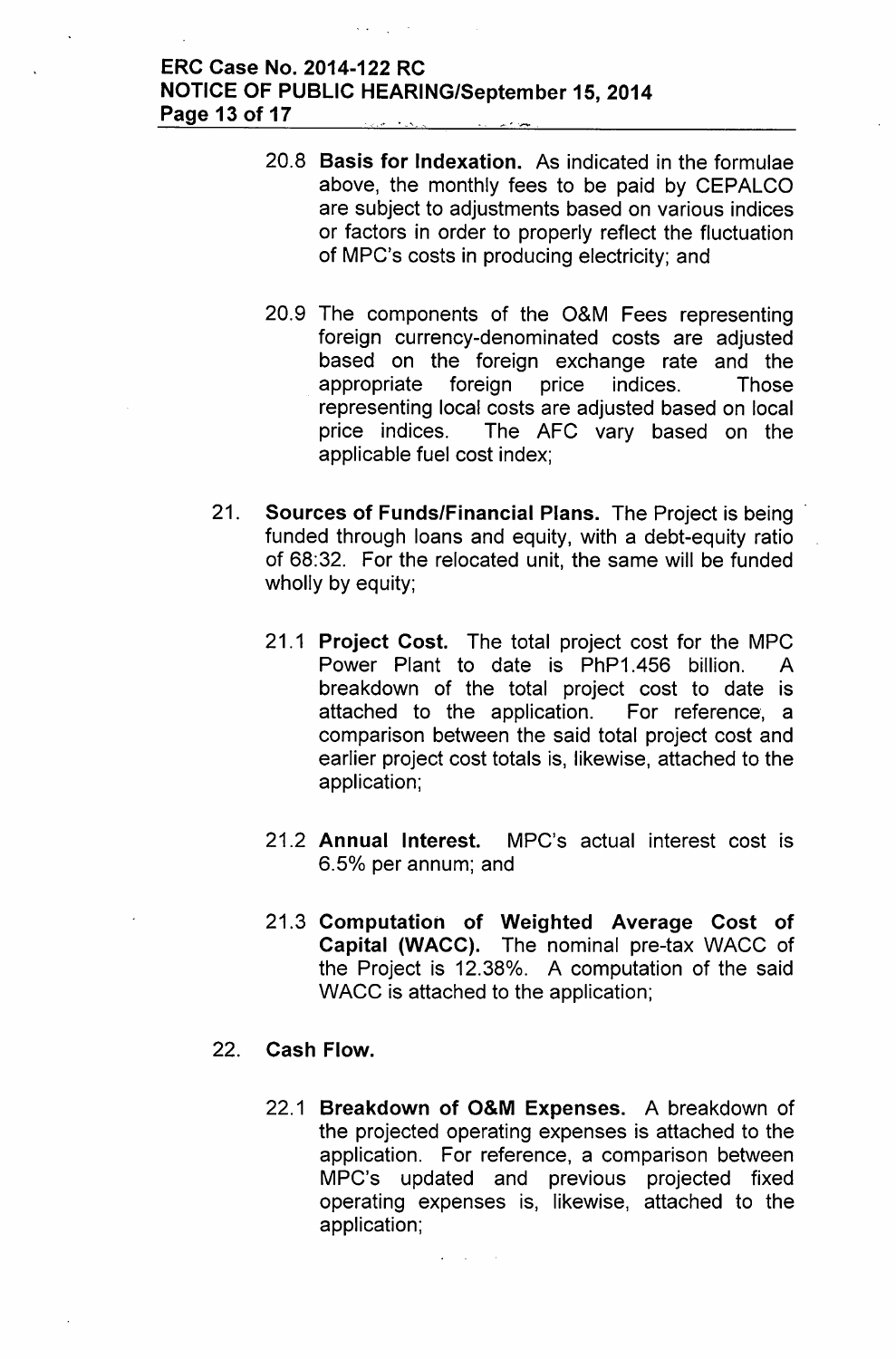- 23. Fuel Supply. In order to ensure the supply of fuel for the operations of the MPC Power Plant, MPC solicited offers from reputable suppliers in the area, and has contracted with the supplier which offered the best terms. A copy of its Fuel Supply Agreement is attached to the application;
- 24. Environmental Compliance Requirements. The Office of the President of the Republic of the Philippines previously approved the exemption of the MPC Power Plant from the requirement of an Environmental Compliance Certificate (ECC). Nevertheless, the MPC Power Plant will be operated responsibly in accordance with good utility practice and in accordance with all relevant laws and regulations, including environmental laws. Copies of documents evidencing such exemption are attached to the application;
- 25. The Department of Energy (DOE) Certification. The DOE has certified that the capacity of the MPC Power Plant is consistent with its Power Development Plan (PDP). A copy of the said certification is, likewise, attached to the application;
- 26. Certificate of Compliance (CDC). On October 19, 2013, the Commission issued a COC covering the MPC Power Plant. On March 10, 2014, the Commission issued a separate COC for the relocated unit. Copies of the COCs are attached to the application;

### Rate Implications of the PSA

- 27. In order to determine the impact of the implementation of the PSA on CEPALCO's generation costs, an analysis was conducted taking into consideration comparable alternative sources of supply;
- 28. The results of the analysis show that the non-firm supply under the PSA will result to lower cost of purchased power of CEPALCO, which will translate to lower . generation costs for its customers. A copy of the said analysis is attached to the application;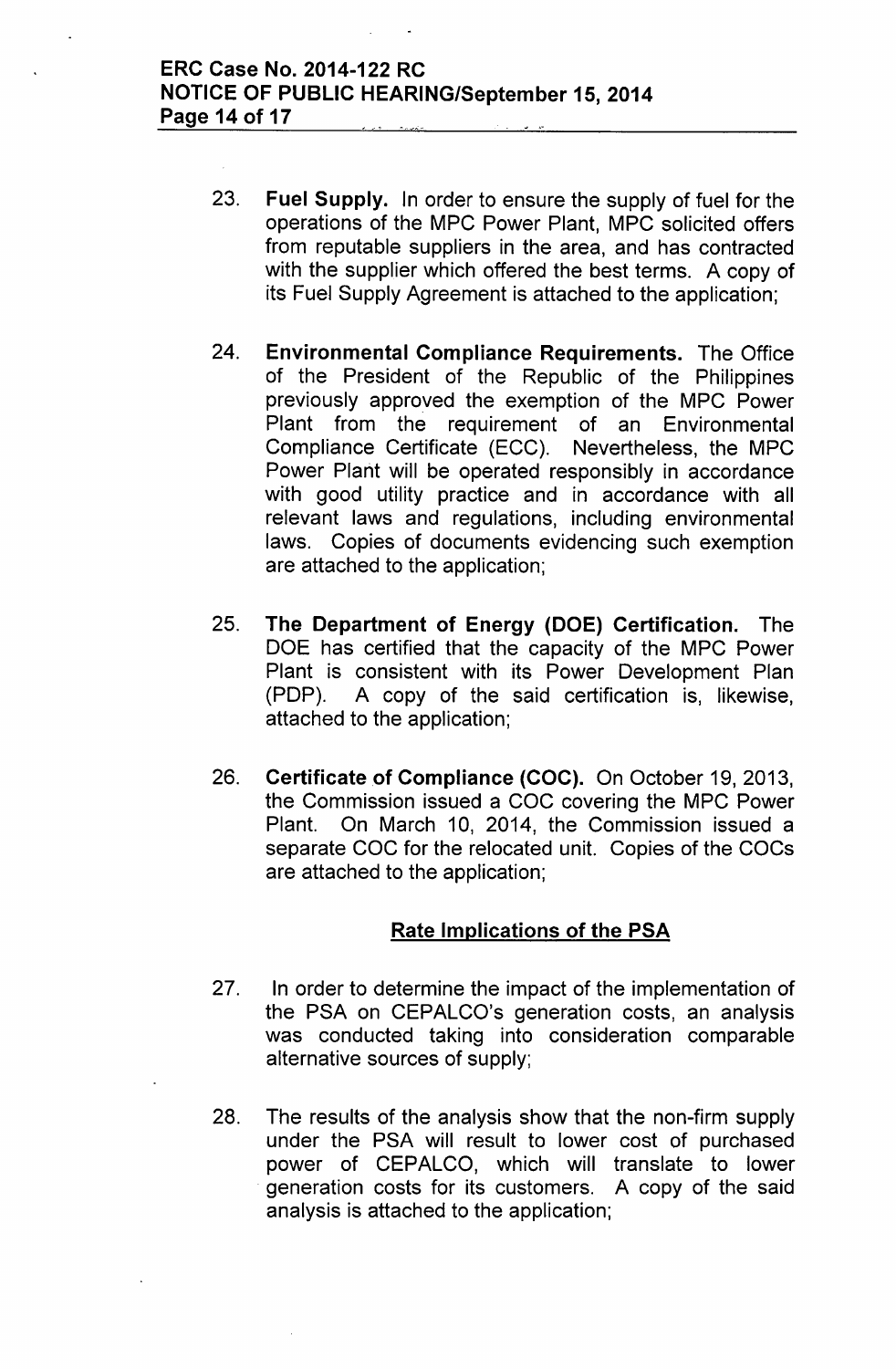### ERC Case No. 2014-122 RC NOTICE OF PUBLIC HEARING/September 15,2014 Page 15 of 17

29. The results of the said analysis are summarized in the tables below:

|                                                   | <b>MPC</b> | If sourced from available suppliers |                                  |             |  |
|---------------------------------------------------|------------|-------------------------------------|----------------------------------|-------------|--|
| <b>Particulars</b>                                |            | <b>ILP</b>                          | <b>Modular</b><br><b>Gensets</b> | <b>IMEM</b> |  |
| Ave. Price (PhP/kWh)                              | 8.6300     | 14.2800                             | 15.71                            | 32.0000     |  |
| Weighted Generation Cost (PhP/kWh)                | 0.0071     | 0.0117                              | 0.0129                           | 0.0263      |  |
| Rate Impact:<br>MPC is <u>lower</u> by (PhP/kWh): |            | 0.0046                              | 0.0058                           | 0.0192      |  |

The main assumptions are as follows:

- a. Average price of MPC was based on actual purchases in May 2014;
- b. Effective price of Interruptible Load Program (ILP) is based on a fuel price of PhP42.00 per liter. Fuel conversion rate is at 0.34 liter per kWh, as approved by the Commission under the Amended ILP Guidelines (ERC Resolution No. 8, Series of 2013); and
- c. Price for a modular generator set is based on the lower price offered by suppliers of modular gensets to CEPALCO, with the following assumptions:
	- i. Fuel price at PhP42.00 per liter;
	- ii. Exchange rate assumption at PhP44.00/US\$; and
	- iii. Fuel conversion rate of 0.2678 liter per kwh

### Allegations in Support of the Motion for Provisional Authority

30. As discussed above, CEPALCO's forecasted demand is expected to increase steadily in the coming years. Moreover, NPC/PSALM, which supplies a significant portion of CEPALCO's current power requirements, is expected to significantly reduce its firm supply commitments to CEPALCO when the current contract expires in 2015;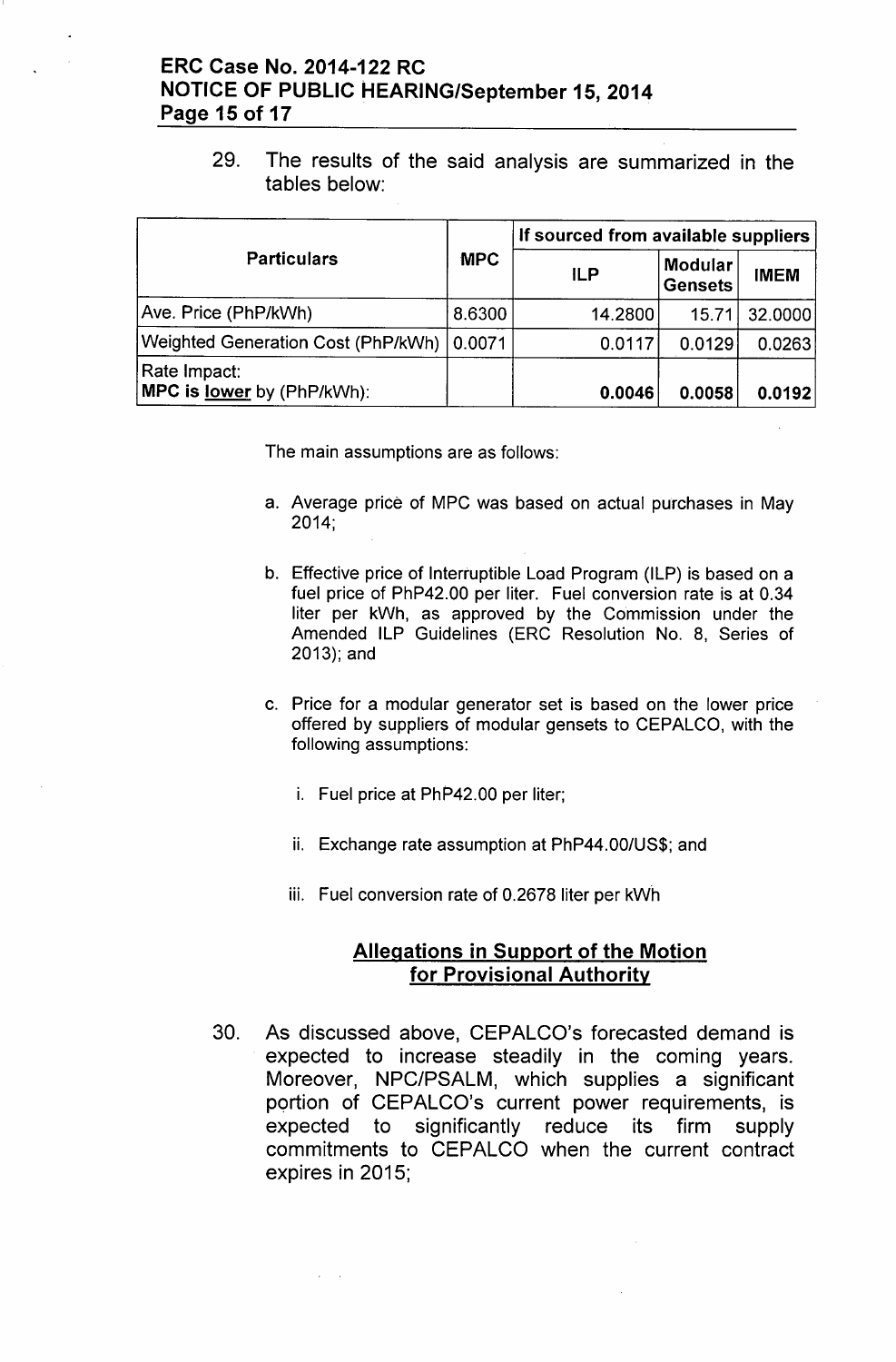### ERC Case No. 2014-122 RC NOTICE OF PUBLIC HEARING/September 15,2014 Page 16 of 17

- 31. In addition, the recent outage of the STEAG power plant further highlighted the immediate need for additional supply;
- 32. Hence, the need for CEPALCO to secure additional power supply. Otherwise, it would not have sufficient power supply to the detriment of the residents and enterprises in its franchise area;
- 33. A provisional approval of the present application will greatly redound to the benefit of CEPALCO's customers as it will allow it to obtain additional power from any available supply from MPC, especially, in case of unforeseen circumstances similar to the STEAG plant outage;
- 34. Hence, they move for the provisional approval of the instant application pursuant to Rule 14 of the ERC Rules of Practice and Procedure. A copy of the sworn statement supporting the said motion is attached to the application; and

#### **Prayer**

35. Thus, they pray that the Commission: a) Immediately issue an Order provisionally approving the PSA subject of the instant application, as well as the generation rate and adjustment mechanisms indicated therein; and b) After due hearing, render judgment making such provisional approval permanent.

The Commission has set the application for jurisdictional hearing, expository presentation, pre-trial conference and evidentiary hearing on October 16, 2014 (Thursday) at two o'clock in the afternoon (2:00 P.M.) at CEPALCO's Conference Room, 44 Toribio Chaves Street, Cagayan de Oro City.

All persons who have an interest in the subject matter of the proceeding may become a party by filing, at least five (5) days prior to the initial hearing and subject to the requirements in the ERC's Rules of Practice and Procedure, a verified petition with the Commission giving the docket number and title of the proceeding and stating: (1) the petitioner's name and address; (2) the nature of petitioner's interest in the subject matter of the proceeding, and the way and